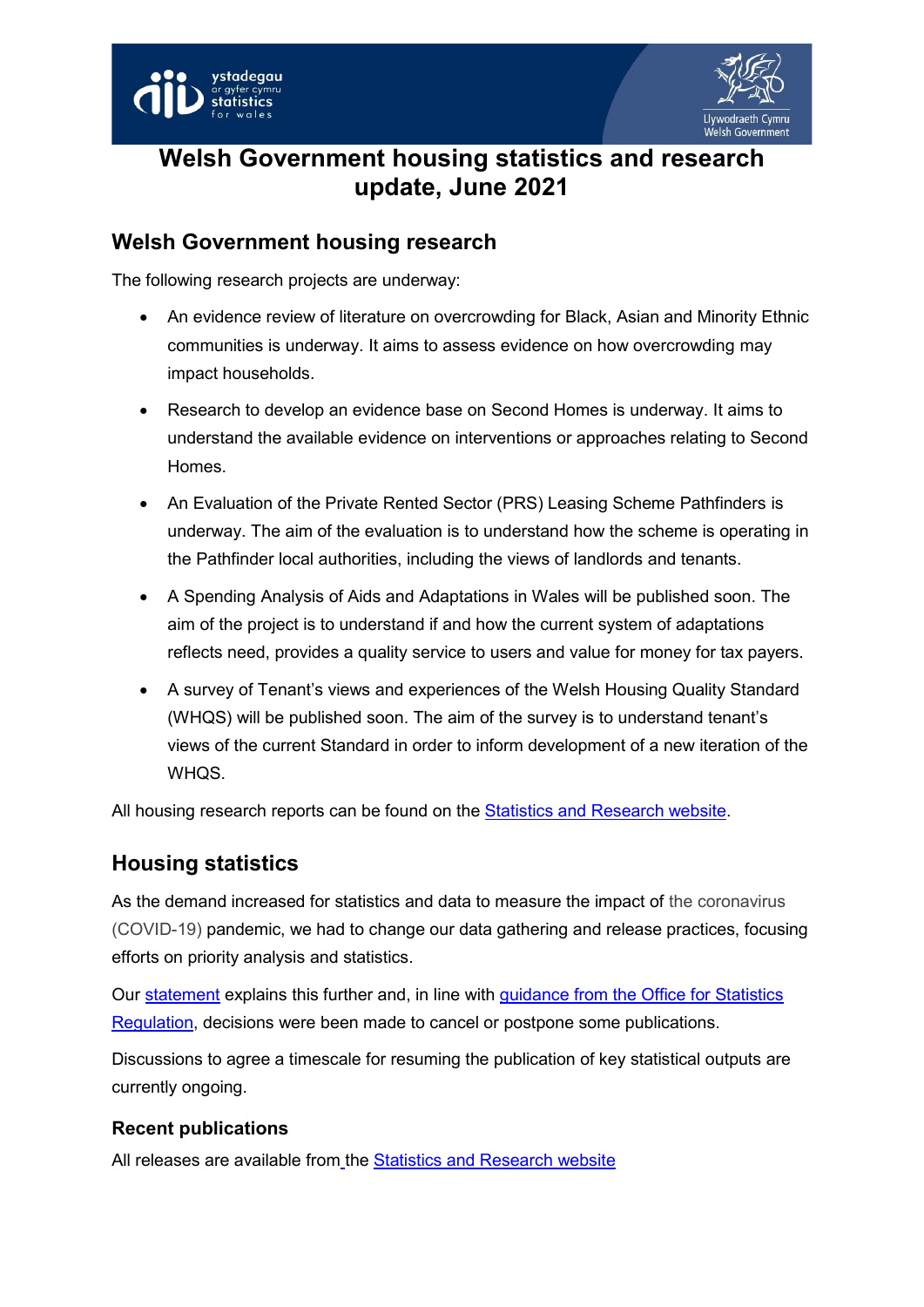#### **New monthly management information on homelessness accommodation provision and rough sleeping**

We have continued to publish [monthly management information](https://gov.wales/homelessness-accommodation-provision-and-rough-sleeping) on rough sleeping and provision of accommodation for the homeless.

This management information has not undergone the same level of quality assurance as official statistics.

#### **Affordable Housing Provision**

On 3 February 2021, we published [provisional headline statistics for 2019-20,](https://gov.wales/affordable-housing-provision-april-2019-march-2020-provisional) with figures at the Wales level only.

This was followed by the publication of final 2019-20 statistics on 11 March 2021. This publication included the statistical release ['Affordable Housing Provision: April 2019 to](https://gov.wales/affordable-housing-provision-april-2019-march-2020)  [March 2020'](https://gov.wales/affordable-housing-provision-april-2019-march-2020) which included further breakdowns of the figures as well as data on StatsWales.

#### **Help to Buy**

On 28 January we published [quarterly Help to Buy statistics for October to December 2020.](https://gov.wales/help-buy-wales-shared-equity-loan-scheme-october-december-2020)

On 29 April, we published [annual Help to Buy statistics for April 2020 to March 2021.](https://gov.wales/help-buy-wales-shared-equity-loan-scheme-april-2020-march-2021)

#### **Housing Supply Statistics – interactive dashboard**

On 11 March, we published an [interactive dashboard](https://gov.wales/housing-supply-statistics) bringing together data about housing supply in Wales.

Data is available at a regional and national level and will be updated periodically as new data becomes available

We welcome feedback on the content and presentation of any of these statistics and management information to [stats.housing@gov.wales.](mailto:stats.housing@gov.wales)

# **Housing Conditions Evidence Programme**

Plans for the next Welsh Housing Conditions Survey are on hold as a result of the pandemic. As such the team are focusing on using admin data in HSAR to assess the quality and energy efficiency of the housing stock. We will be producing some statistical articles, blogs, infographics etc. based on analysis of this data in the near future.

We are working with the fuel poverty policy team to provide analytical support to monitor the [plan for tackling fuel poverty 2021 to 2035 a](https://gov.wales/tackling-fuel-poverty-2021-2035)nd commission work to update the 2017-18 fuel poverty estimates based on estimated changes in income, fuel prices and energy efficiency since the 2017-18 survey.

We continue to work with the Welsh Housing Quality Standard (WHQS) Team to provide analytical support on their work to develop the post 2020 WHQS. Similarly we are working with the Innovative Models & Housing Decarbonisation Team on the development and delivery of a programme of action to decarbonise all Welsh homes by 2050.